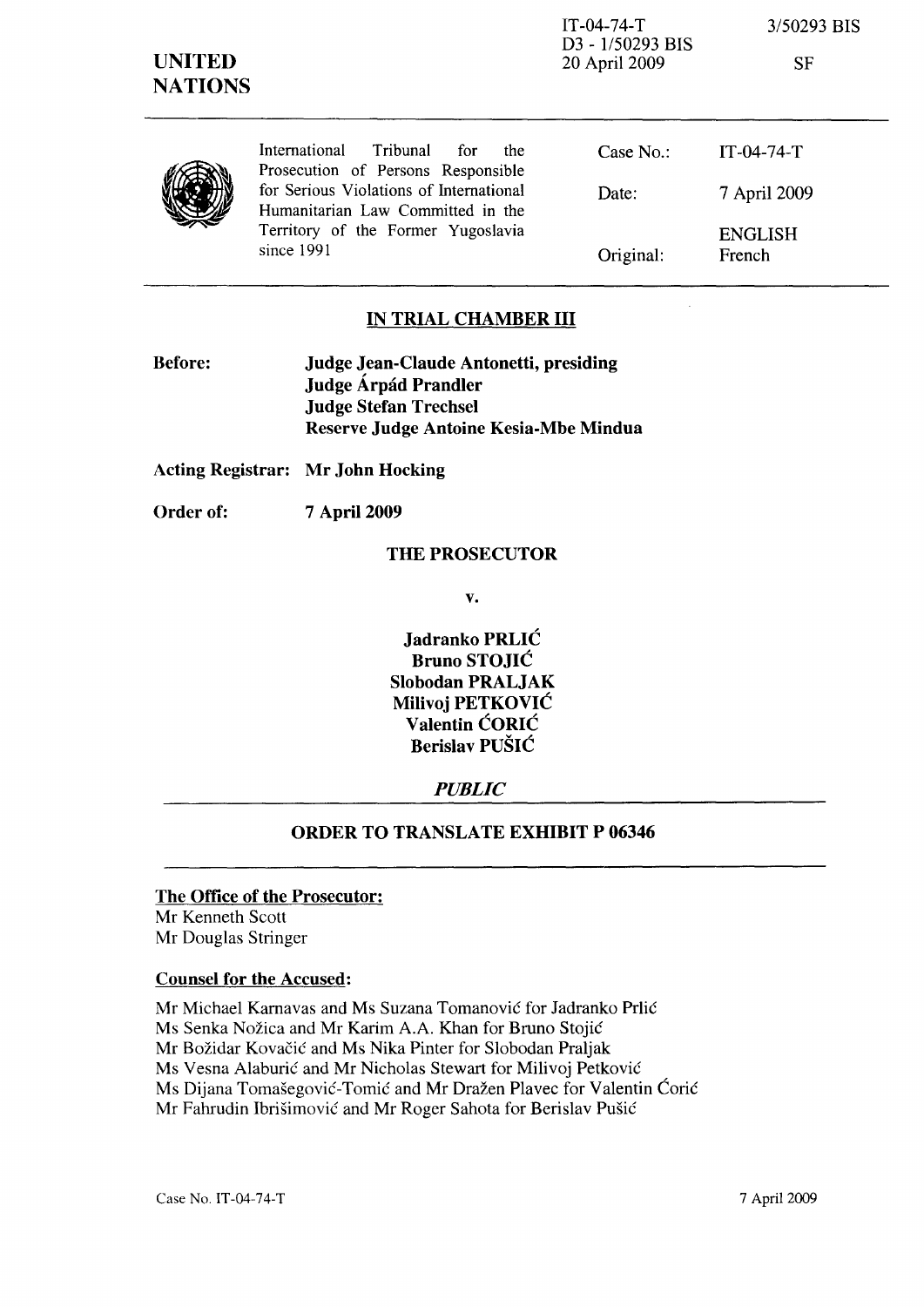**TRIAL CHAMBER III** ("Chamber") of the International Tribunal for the Prosecution of Persons Responsible for Serious Violations of International Humanitarian Law Committed in the Territory of the Former Yugoslavia since 1991 ("Tribunal");

# **PROPRIO MOTU**

**NOTING** the Prosecution Motion for Admission of Documentary Evidence (Heliodrom Camp), filed by the Office of the Prosecutor ("Prosecution") on 15 August 2007 ("Motion"), wherein the Prosecution requested that the Chamber admit 973 exhibits on the Heliodrom Camp, P 06346 being one of them;

**NOTING** the Joint Defence Response to Prosecution Motion for Admission of Documentary Evidence (Heliodrom Camp), filed by Counsel for the Accused Prlic, Stojić, Praljak, Petković, Ćorić and Pušić ("Defence") on 12 September 2007, wherein the Defence raised no specific objection to the admission of Exhibit P 06346;

**NOTING** the Decision on the Prosecution Motion for Admission of Documentary Evidence (Heliodrom Camp), rendered by the Chamber on 5 December 2007 ("Decision of 5 December 2007"), whereby the Chamber admitted Exhibit P  $06346;$ <sup>1</sup>

**CONSIDERING** that the Chamber notes that Exhibit P 063456 is a Heliodrom register covering the period from 29 September 1993 to 1 November 1993 and that it consists mainly of lists of names;

**CONSIDERING** that the Chamber notes that Exhibit P 06346 also contains BCS terms the translations of which are not available in the *e-court* system;

**CONSIDERING** that the Chamber holds that it cannot use Exhibit P 06346 in its present form and that the Prosecution must provide a translation of all BCS terms in this exhibit, apart from the personal names,;

# **FOR THE FOREGOING REASONS,**

<sup>&</sup>lt;sup>1</sup> Decision of 5 December 2007, Annex 1, p. 16.